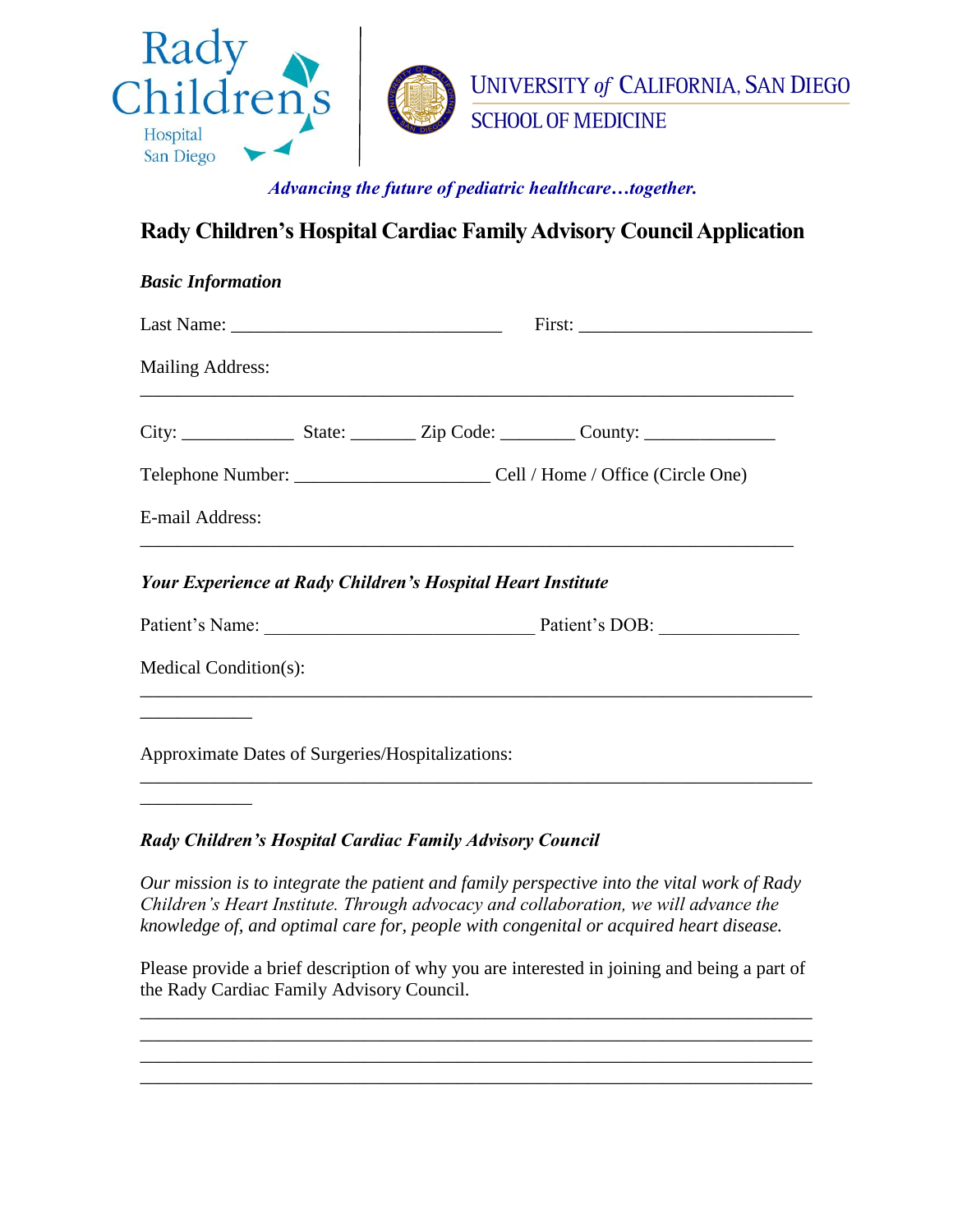

As a member of the council, are there any specific topics that you would like to see the Cardiac Family Advisory Council address?

<u> 1989 - Johann Stoff, amerikansk politiker (d. 1989)</u> 

Do you have any professional or volunteer experiences that would be relevant to your position on the Cardiac Family Advisory Council?

Is there anything else that you would like the Rady Cardiac Family Advisory Council to know as they are considering your application for membership?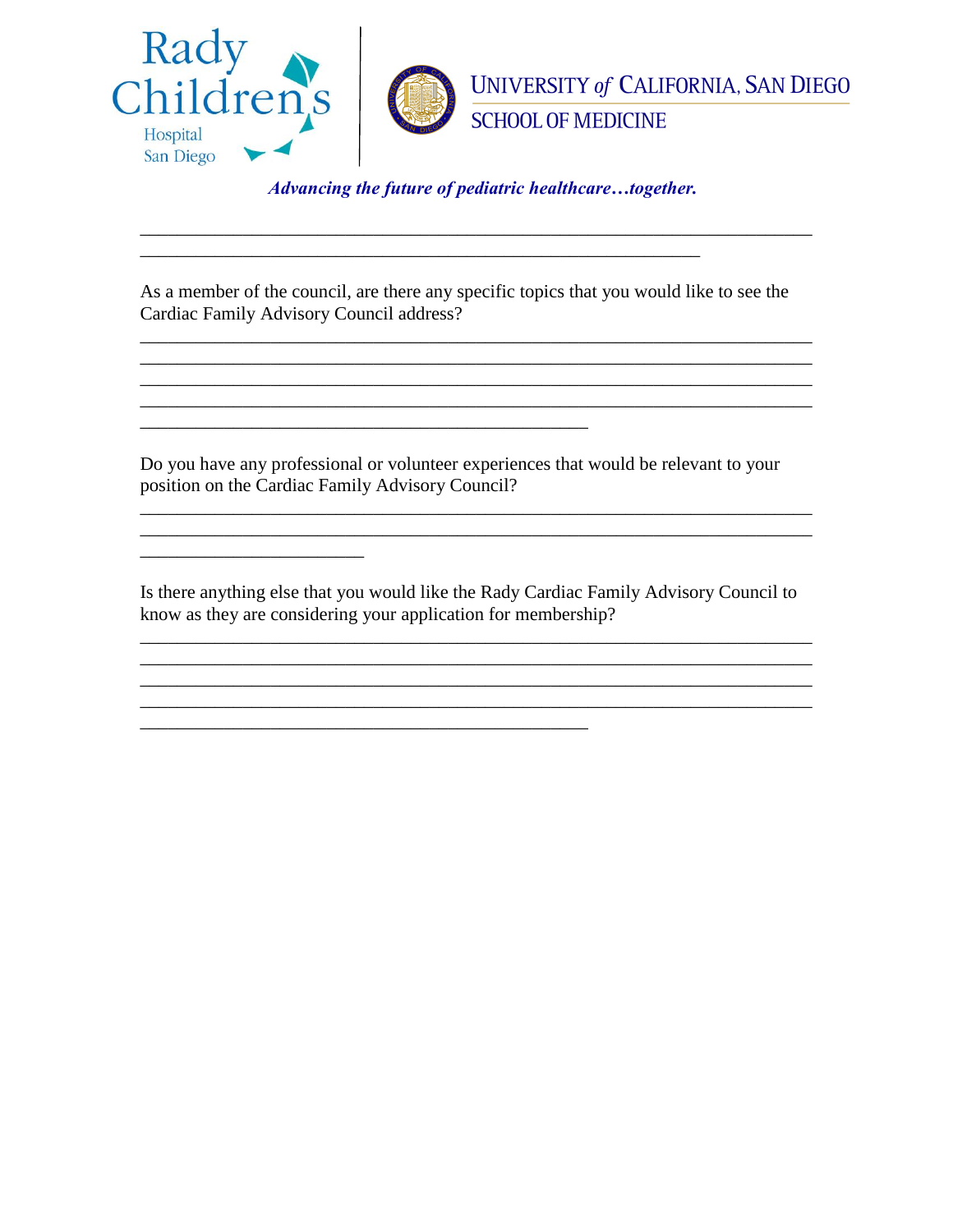

# **Privacy Information and Release Authorization**

Please read the following carefully

#### *Application information*

I certify that all information in this application is true and complete.

I understand that any false information or omission may disqualify me from further consideration for volunteer service and may result in my dismissal, if discovered, at a later date.

#### **References**

I understand that Rady Children's Hospital-San Diego requires information from me to evaluate my qualifications for volunteer service.

I authorize and release personal references, employers (past and present), and if necessary, other applicable entities to answer questions in regards to volunteer work, employment, ability, character, medical and emotional background and, if applicable, driving history.

#### *Background investigation*

I understand, in consideration of my application, a background investigation will be conducted. I understand this investigation may include, but is not limited to, a criminal background check in the files of any federal, state or local justice agency, driving history, performance of medical examinations, drug screening or reference verification.

I authorized Rady Children's Hospital-San Diego and associated entities (collectively RCHSD) to conduct the background investigation and release RCHSD from responsibility for this investigation.

I understand the requested information is for the sole purpose of gathering accurate information for volunteer services at Rady Children's Hospital-San Diego.

I have read and understand the above, and by my signature consent to these statements.

\_\_\_\_\_\_\_\_\_\_\_\_\_\_\_\_\_\_\_\_\_\_\_\_\_\_\_\_\_\_\_\_\_\_\_\_\_\_\_\_\_\_\_\_\_\_\_\_\_\_\_\_\_\_\_\_\_\_\_\_\_\_\_\_\_\_\_\_\_\_\_\_

\_\_\_\_\_\_\_\_\_\_\_\_\_\_\_\_\_\_\_\_\_\_\_\_\_\_\_\_\_\_\_\_\_\_\_\_\_\_\_\_\_\_\_\_\_\_\_\_\_\_\_\_\_\_\_\_\_\_\_\_\_\_\_\_\_\_\_\_\_\_\_\_

**Applicant** Signature Date

**Print Name**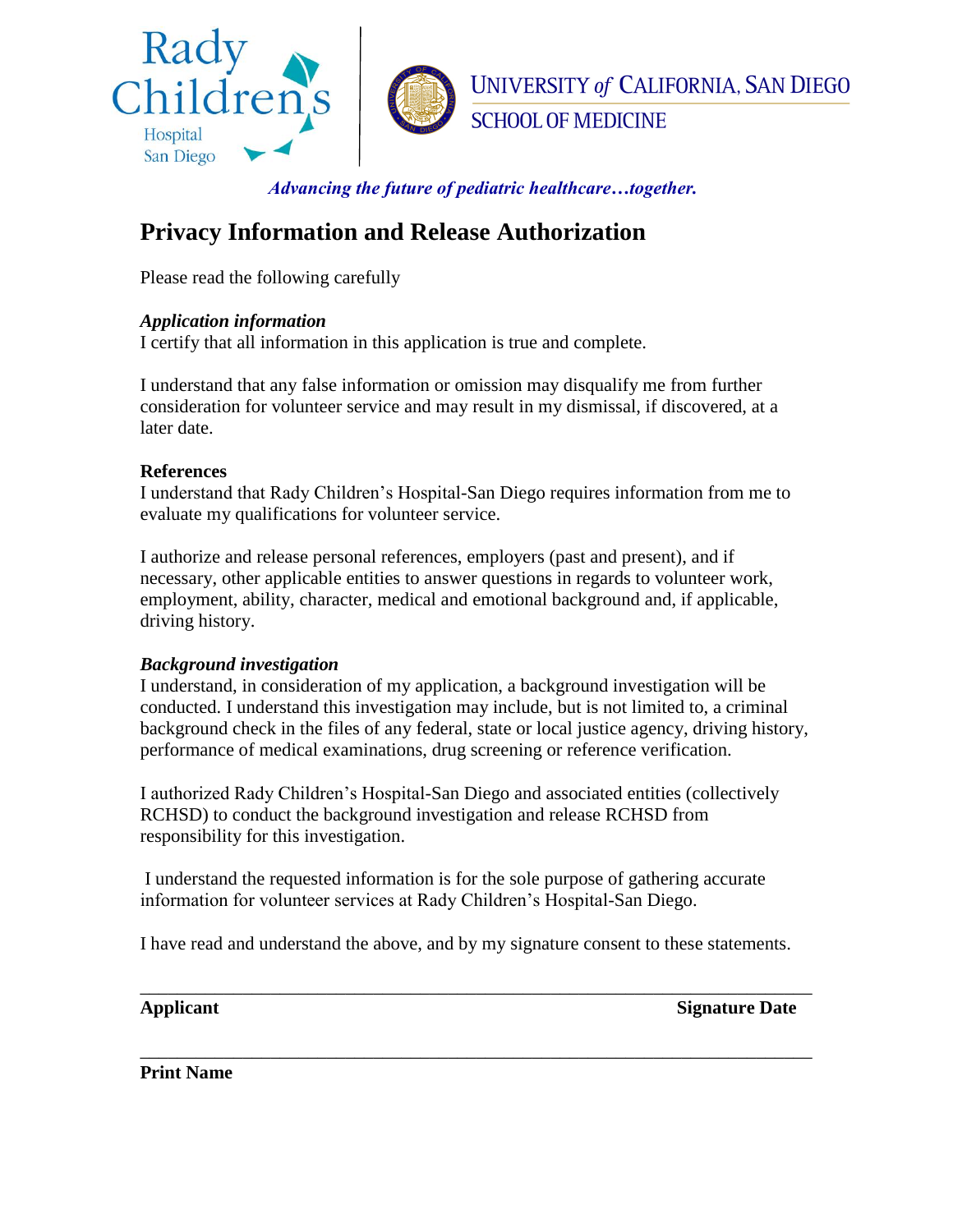

# **Rady Children's Hospital –San Diego Confidentiality Acknowledgement & Agreement Form**

**Print Name:**

During the course of your activity at Rady Children's Hospital-San Diego and its affiliates, you may have access to information which is confidential and may not be disclosed except as permitted or required by law and in accord with Rady Children's Hospital–San Diego's policies and procedures. In order for Rady Children's Hospital-San Diego to properly care for patients and engage in successful business planning, certain information must remain confidential. Improper disclosure of confidential information can cause irreparable damage to Rady Children's Hospital-San Diego. Confidential information includes, but is not limited to:

\_\_\_\_\_\_\_\_\_\_\_\_\_\_\_\_\_\_\_\_\_\_\_\_\_\_\_\_\_\_\_\_\_\_\_\_\_\_\_\_\_\_\_\_\_\_\_\_\_\_\_\_\_\_\_\_\_\_\_\_\_\_\_\_\_\_\_\_\_\_

- 1. Medical and certain other personal information about patients.
- 2. Medical and certain other personal information about employees.
- 3. Medical Staff records and committee proceedings.

4. Reports, policies and procedures, marketing or financial information, and other information related to the business of services of Rady Children's Hospital and its affiliates which has not previously been released to the public at large by a duly authorized representative of Rady Children's Hospital.

If you have any questions at any time concerning the confidentiality or disclosure of information, you should contact the Rady Children's Hospital Risk Management Department at 858-495-4980.

By initialing each section and signing this Confidentiality Acknowledgment, you acknowledge and agree that:

\_\_\_\_\_ 1. I will only access business information for which I have a legitimate business purpose.

2. Medical Information is confidential and my access is restricted to my legitimate medical need to know for diagnosis, treatment and care of a particular patient.

\_\_\_\_\_ 3. I am obligated to hold confidential information in the strictest confidence and not to disclose the information to any person or in any manner which is inconsistent with applicable policies and procedures of Rady Children's Hospital - San Diego.

4. I will print information from any hospital information system only when necessary for a legitimate purpose and I am accountable for this information until it is